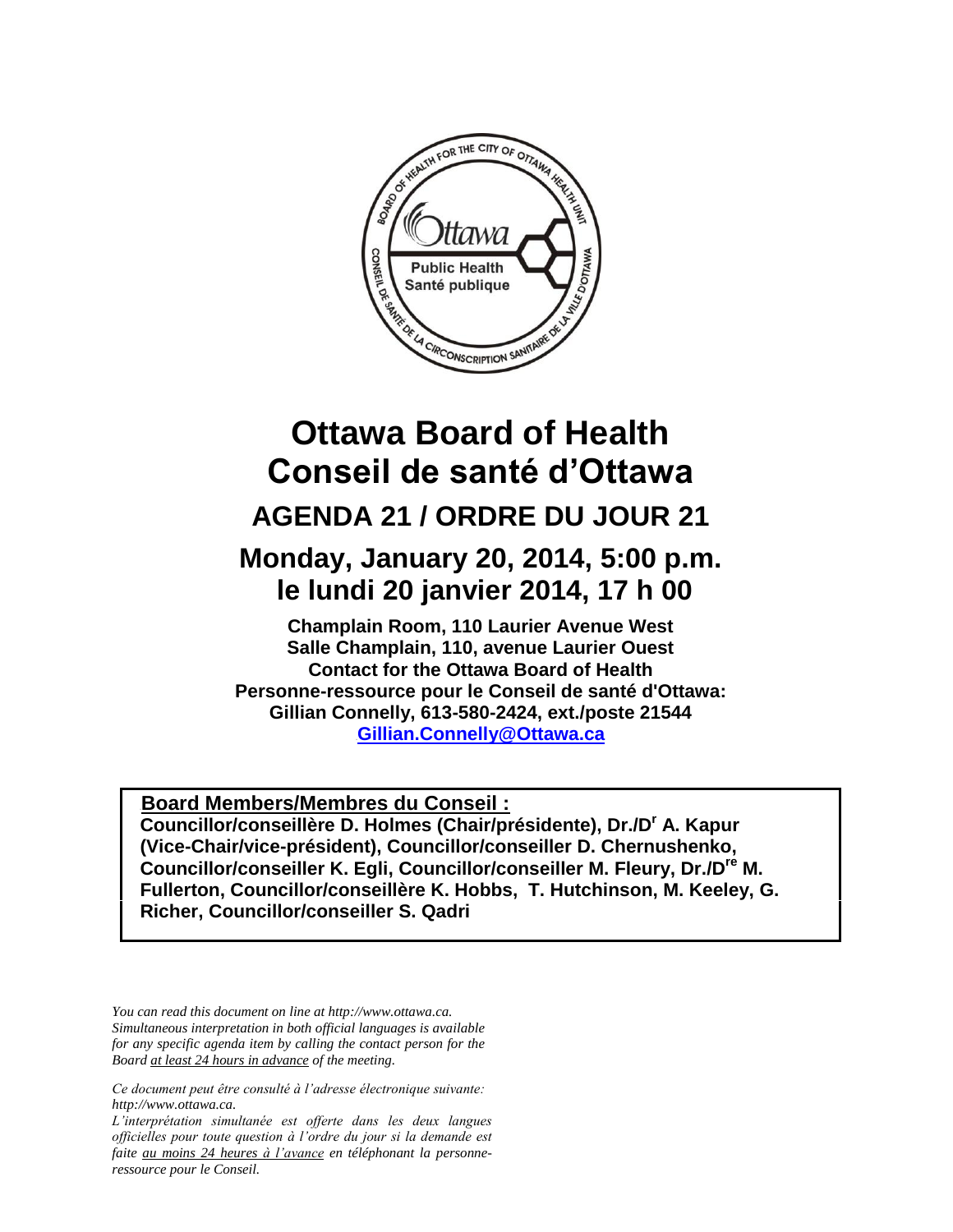1. ANNOUNCEMENTS/CEREMONIAL ACTIVITIES ANNONCES/ACTIVITÉS CÉRÉMONIALES

> **Healthy Living Collaborator awards will be presented to Amira Abdalla R.Ph, President of the Ottawa-Carleton Pharmacists' Association and to the Academy of Medicine Ottawa.**

> **Des prix Collaborateur en matière de vie saine seront présentés à Amira Abdalla, présidente de l'OCPhA (Ottawa-Carleton Pharmacists' Association) et à l'Académie de médecine d'Ottawa.**

**Smoke-free Champion awards will be presented to Ottawa Community Housing and the Wabano Centre for Aboriginal Health.**

**Des prix Champion de la lutte au tabagisme seront présentés à Logement communautaire d'Ottawa et au centre de santé autochtone Wabano.**

- 2. ROLL CALL APPEL NOMINAL
- 3. REGRETS **ABSENCES**
- 4. DECLARATIONS OF INTEREST (INCLUDING THOSE ORIGINALLY ARISING FROM PRIOR MEETINGS) DÉCLARATIONS D'INTÉRÊT (Y COMPRIS CEUX DÉCOULANT DE RÉUNIONS ANTÉRIEURES)
- 5. CONFIRMATION OF MINUTES ADOPTION DU PROCÈS-VERBAL

**Confirmation of the Minutes of the meeting of November 18, 2013. Adoption du procès-verbal de la réunion du 18 novembre 2013.** 

6. COMMUNICATIONS **COMMUNICATIONS** 

> **Eight communication items are listed in Appendix 1. Huit éléments de communication figurent à l'annexe 1.**

7. MOTION TO INTRODUCE REPORTS MOTION PORTANT PRÉSENTATION DE RAPPORT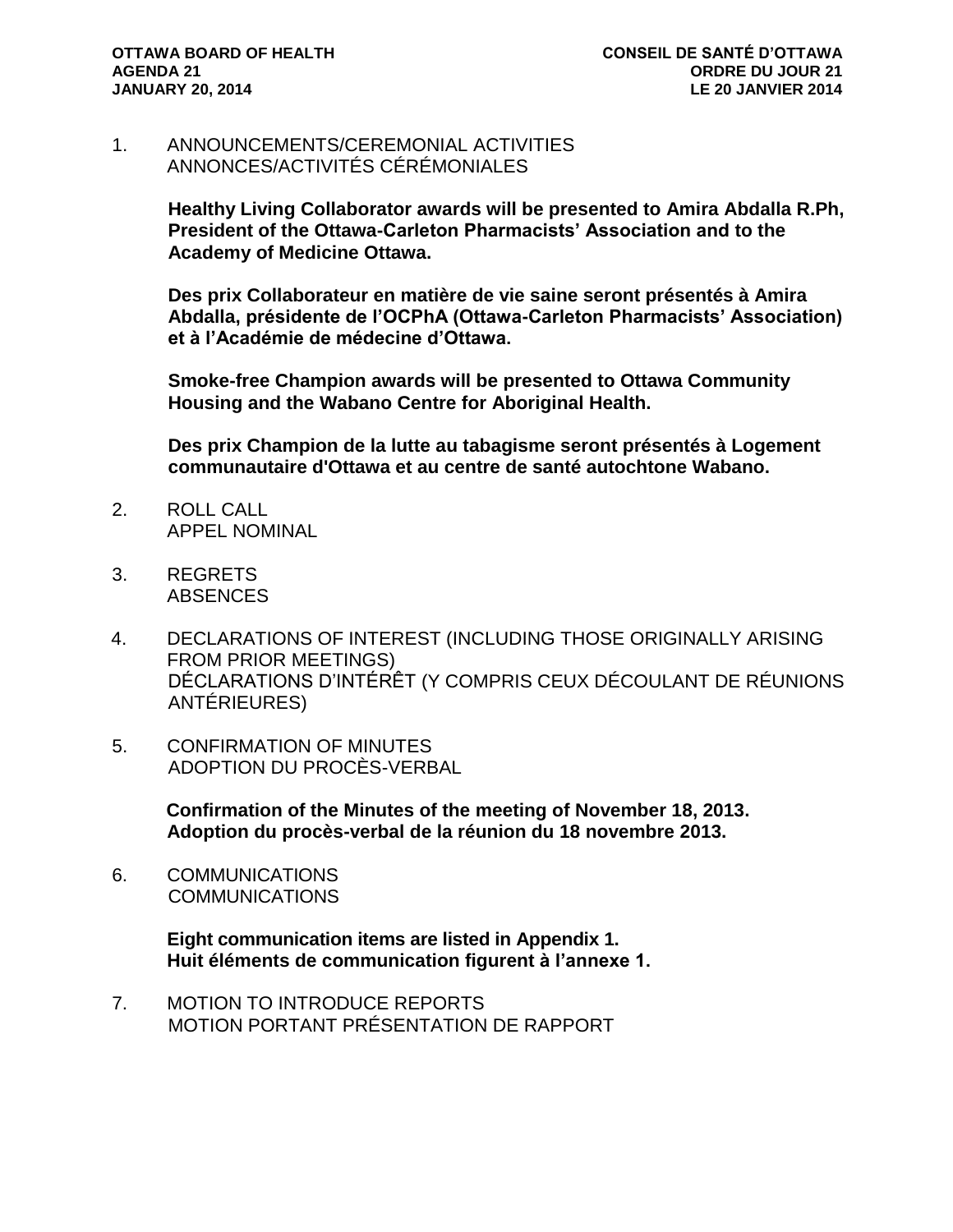8. CONFIRMATION OF CHAIR AND VICE-CHAIR CONFIRMATION DE LA PRÉSIDENTE ET DU VICE-PRÉSIDENT [ACS2014-OPH-SSB-0001](http://ottawa.ca/calendar/ottawa/citycouncil/obh/2014/01-20/Report%20-%20Confirmation%20of%20Chair%20and%20Vice%20Chair.pdf)

**That the Board of Health for the City of Ottawa Health Unit confirm the election of Councillor Holmes as the Chair and Member Kapur as the Vice-Chair for 2014, to be confirmed at the first meeting of each year of its term as required by the** *Health Protection and Promotion Act***.**

**Que le Conseil de santé de la circonscription sanitaire de la ville d'Ottawa confirme l'élection de la conseillère Holmes en tant que présidente et du membre Kapur en tant que vice-président pour l'année 2014, décision qui doit être confirmée lors de la première réunion du Conseil à chaque année de son mandat, comme l'exige la** *Loi sur la protection et la promotion de la santé***.**

9. MEDICAL OFFICER OF HEALTH VERBAL REPORT RAPPORT VERBAL DU MÉDECIN CHEF EN SANTÉ PUBLIQUE ACS2014-OPH-MOH-0001

**That the Board of Health for the City of Ottawa Health Unit receive this report for information.** 

**Que le Conseil de santé de la circonscription sanitaire de la ville d'Ottawa prenne connaissance du présent rapport à titre d'information.**

10. INFLUENZA IMMUNIZATION VERBAL UPDATE MISE À JOUR VERBAL SUR LA VACCINATION CONTRE LA GRIPPE ACS2014-OPH-EHP-0001

**That the Board of Health for the City of Ottawa Health Unit receive this report for information.** 

**Que le Conseil de santé de la circonscription sanitaire de la ville d'Ottawa prenne connaissance du présent rapport à titre d'information.**

11. OTTAWA'S SCHOOL-BASED SUBSTANCE ABUSE PROGRAM UPDATE MISE À JOUR SUR LE PROGRAMME DE PRÉVENTION DE LA TOXICOMANIE EN MILIEU SCOLAIRE À OTTAWA [ACS2014-OPH-HPDP-0001](http://ottawa.ca/calendar/ottawa/citycouncil/obh/2014/01-20/Report%20-%20School%20Based%20Substance%20Misuse%20Program%20Update.pdf)

**That the Board of Health for the City of Ottawa Health Unit receive this report for information.**

**Que le Conseil de santé de la circonscription sanitaire de la ville d'Ottawa prenne connaissance du présent rapport à titre d'information.**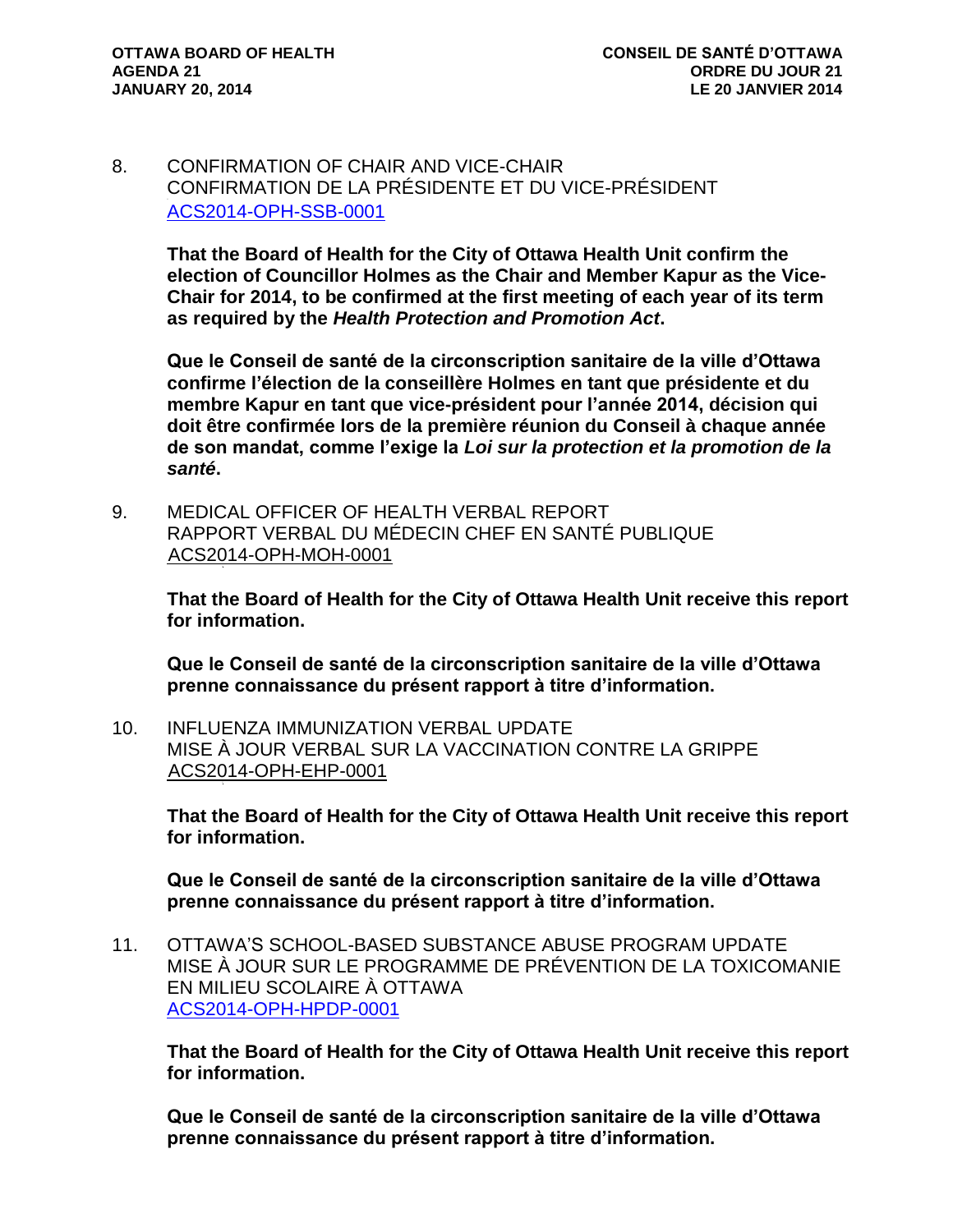#### 12. SENIORS' HEALTHY AGING STRATEGY UPDATE MISE À JOUR SUR LA STRATÉGIE POUR LE VIEILLISSEMENT SAIN DES AÎNÉS [ACS2014-OPH-HPDP-0002](http://ottawa.ca/calendar/ottawa/citycouncil/obh/2014/01-20/Report%20-%20Seniors.pdf)

**That the Board of Health for the City of Ottawa Health Unit receive this report for information.**

**Que le Conseil de santé de la circonscription sanitaire de la ville d'Ottawa prenne connaissance du présent rapport à titre d'information.**

13. PUBLIC HEALTH AND FUNDING ACCOUNTABILITY AGREEMENT: RELEASE OF 2014-2016 PERFORMANCE INDICATORS ENTENTE DE RESPONSABILISATION EN SANTÉ PUBLIQUE POUR LE FINANCEMENT : DIFFUSION DES INDICATEURS DE RENDEMENT DE 2014- 2016 [ACS2014-OPH-IQS-0001](http://ottawa.ca/calendar/ottawa/citycouncil/obh/2014/01-20/Report%20-%20Accountability%20Agreement.pdf)

**That the Board of Health for the City of Ottawa Health Unit receive this report for information.**

**Que le Conseil de santé de la circonscription sanitaire de la ville d'Ottawa prenne connaissance du présent rapport à titre d'information.**

14. ATTENDANCE AT THE ASSOCIATION OF LOCAL PUBLIC HEALTH AGENCIES (alPHa) 2014 WINTER SYMPOSIUM PRÉSENCE AU COLLOQUE D'HIVER 2014 DE 'L'ASSOCIATION OF PUBLIC HEALTH AGENCIES' (alPHa) [ACS2014-OPH-SSB-0002](http://ottawa.ca/calendar/ottawa/citycouncil/obh/2014/01-20/Report%20-%20alPHa.pdf)

**That the Board of Health for the City of Ottawa Health Unit approve the attendance of Chair Holmes at the** *Association of Local Public Health Agencies'* **(alPHa) Winter Symposium, to be held February 20-21, 2014 in Toronto.**

**Que le Conseil de santé de la circonscription sanitaire de la ville d'Ottawa approuve la présence de présidente Holmes au colloque d'hiver de**  *l'Association of Local Public Health Agencies* **(alPHa), qui aura lieu les 20 et 21 février 2014 à Toronto.**

- 15. MOTION TO ADOPT REPORTS MOTION PORTANT ADOPTION DE RAPPORTS
- 16. MOTIONS OF WHICH NOTICE HAS BEEN GIVEN PREVIOUSLY MOTION DONT AVIS A ÉTÉ DONNÉE ANTÉRIEUREMENT
- 17. MOTIONS REQUIRING SUSPENSION OF THE RULES OF PROCEDURE MOTIONS EXIGEANT LA SUSPENSION DES RÈGLES DE PROCÉDURE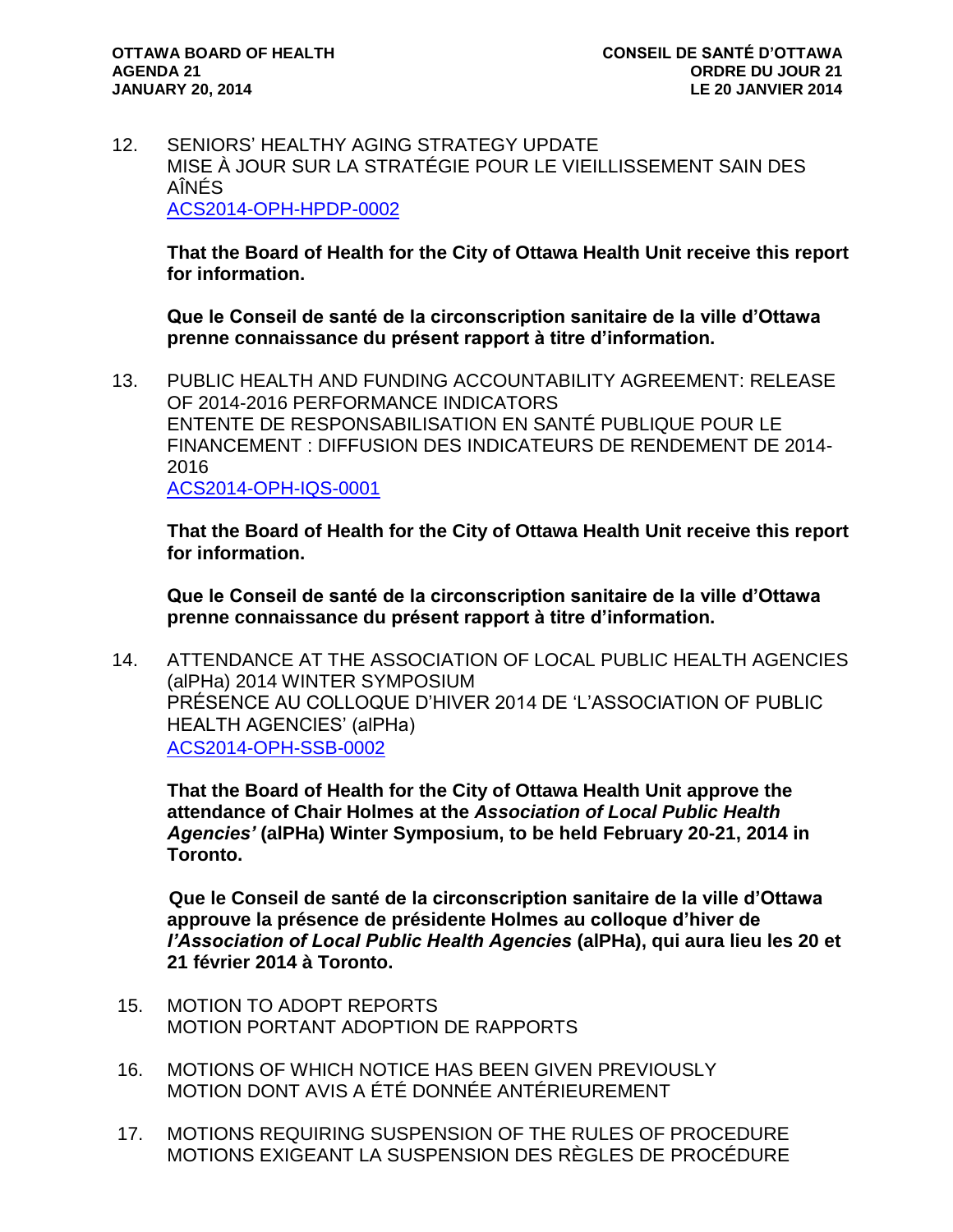- 18. NOTICES OF MOTION (FOR CONSIDERATION AT SUBSEQUENT MEETING) AVIS DE MOTION (POUR EXAMEN LORS D'UNE RÉUNION SUBSÉQUENTE)
- 19. INFORMATION PREVIOUSLY DISTRIBUTED INFORMATION DISTRIBUÉE AUPARAVANT
- 20. CONFIRMATION BY-LAW RÈGLEMENT DE RATIFICATION
- 21. OTHER BUSINESS AUTRES QUESTIONS
- 22. INQUIRIES DEMANDES DE RENSEIGNEMENTS
- 23. ADJOURNMENT LEVÉE DE LA SÉANCE

NEXT MEETING PROCHAINE RÉUNION

**Regular Meeting Monday, March 17, 2014 – 5:00 p.m. – Champlain Room**

**Réunion ordinaire Le lundi 17 mars 2014 – 17h00 – Salle Champlain**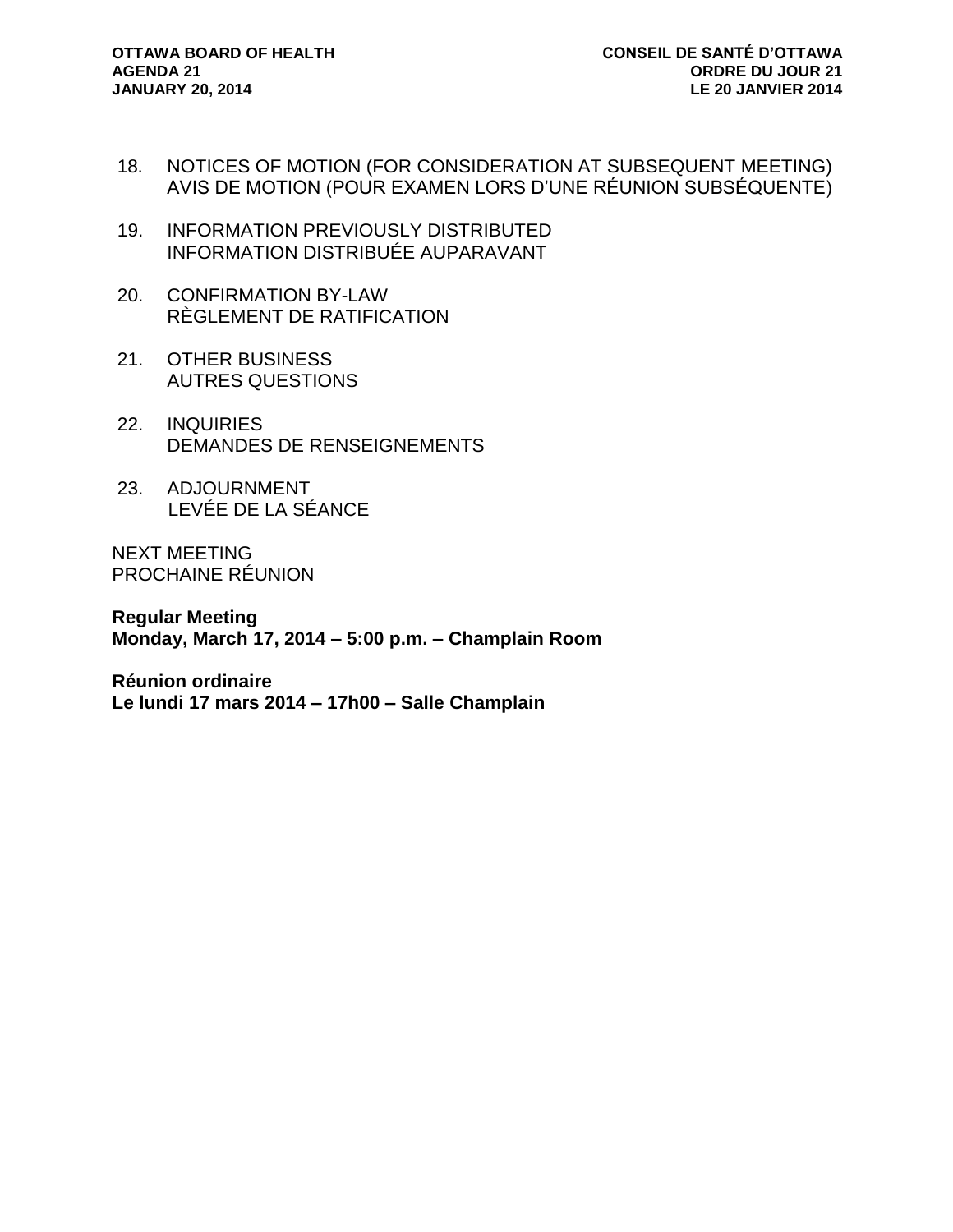### APPENDIX 1

- 1. Letter from Hazel Lynn, Medical Officer of Health, Grey Bruce Health Unit, to David Watton, Chair, Board of Health for Peterborough County-City Health Unit regarding motion 2013-75 International Code of Marketing of Breastmilk Substitute (November 20, 2013)
- 2. Letter from Hazel Lynn, Medical Officer of Health, Grey Bruce Health Unit, to Amanda Rayburn, Chair, Board of Health for Wellington-Dufferin-Guelph Public Health regarding motion 2013-67, MOHLTC Protocol for the Storage and Handling of Vaccines (November 20, 2013)
- 3. Letter from Barry Ward, Chair, Board of Health for Simcoe Muskoka District Health Unit to the Honourable Deb Matthews, Minister of Health and Long-Term Care regarding Oral Health Care for Low-Income People (November 20, 2013)
- 4. Letter from Christopher Mackie, Medical Officer of Health, Middlesex-London Health Unit to the Chair and Board of Health members of Middlesex-London Health Unit regarding Menu Labelling: Improving the Food Environment (November 21, 2013)
- 5. Letter from Deb Bowen, Regional Clerk/Director of Legislative Services, The Regional Municipality of Durham to the Right Honourable Stephen Harper, Prime Minister of Canada regarding the memorandum from Dr. Robert Kyle, Commissioner and Medical Officer of Health, dated November 21, 2013, regarding International Code of Marketing of Breastmilk Substitute (December 13, 2013)
- 6. Letter from Hazel Lynn, Medical Officer of Health, Grey Bruce Health Unit, to the Honourable Deb Matthews, Minister of Health and Long-Term Care regarding Resolution #2013-94: Prohibiting All Commercial Advertising Targeted to Children Under 13 Years of Age (December 13, 2013)
- 7. Letter from Dr. Arlene King, Chief Medical Officer of Health, Ministry of Health and Long-Term Care to the Medical Officers of Health, Board Members and CEOs of the Province of Ontario, regarding Ontario to Expand Eligibility and Improve Access to Dental Programs for Low-Income Children and Youth (December 16, 2013)
- 8. Letter from Penny Sutcliffe, Medical Officer of Health, the Sudbury & District Board of Health to the Honourable Kathleen Wynne, Premier of Ontario regarding the 2013 Nutritious Food Basket (December 19, 2013)